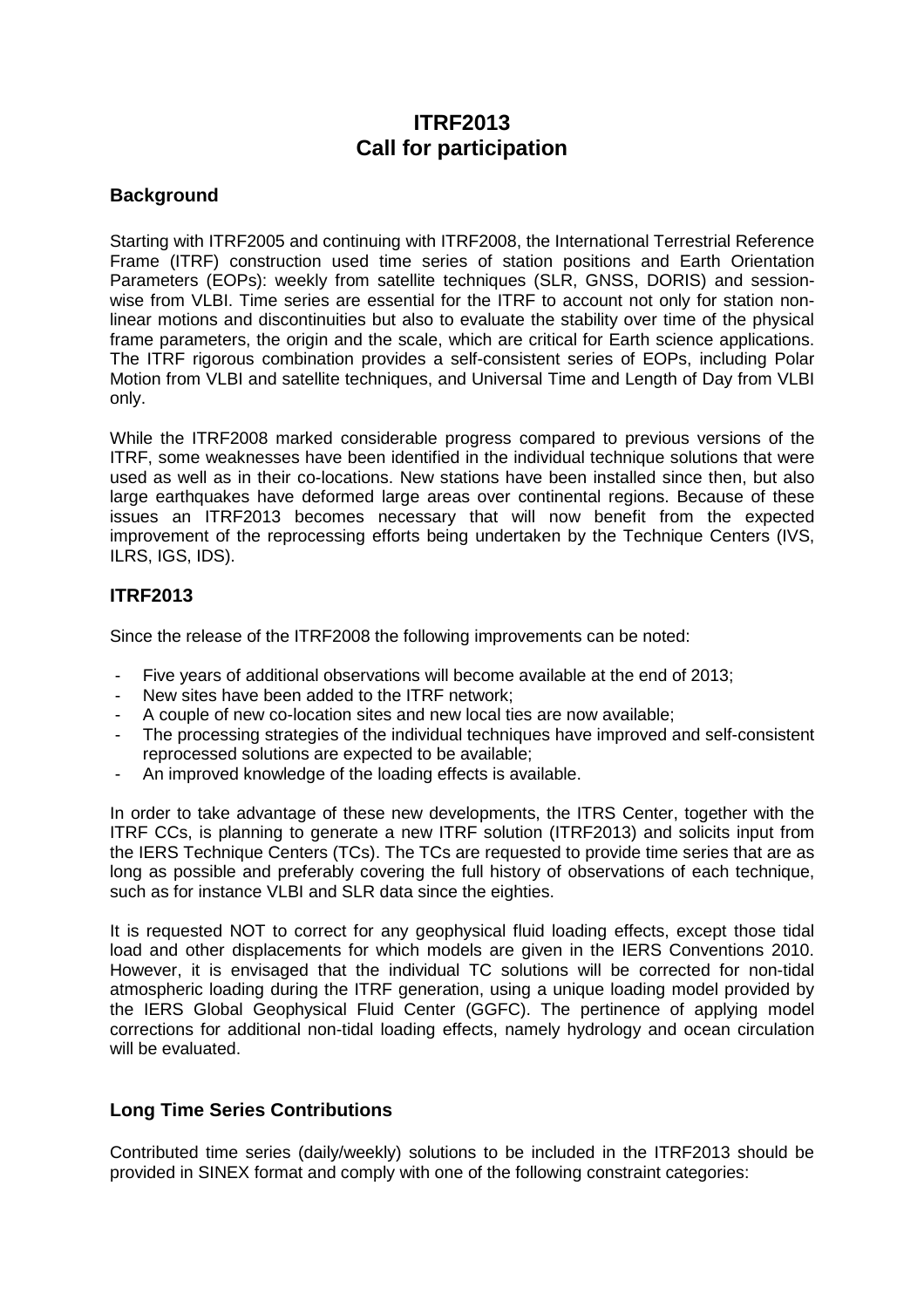- Solutions with removable constraints;
- Loosely constrained solutions (constraint level:  $σ > 1$  m);
- Free singular normal equations.

The SINEX files must conform to the SINEX Version 2.01 format standard and should contain for one day — a session in the case of VLBI — or one week (Sunday to Saturday), station positions, a set of EOPs for each day (offsets and rates fitted over 24-hr intervals for polar motion, UT1 and LOD, where only VLBI provides UT1). Requested time series are daily solutions from GNSS, session-wise from VLBI, and weekly solutions from DORIS and SLR. IVS is highly encouraged to provide nutation offsets and quasar coordinates for future studies by the combination centers. If the SINEX files contain a variance-covariance matrix, all constraints applied to the solution should be given in the a priori variance-covariance matrix.

All solutions should conform to the IERS Conventions, including updates posted at: http://tai.bipm.org/iers/convupdt/convupdt.html.

Whenever departures from the recommendations of the IERS Conventions are used, it is requested that the effects of those deviations be documented, and discussed beforehand with the ITRS Center. Based on past experiences with ITRF2005/ITRF2008 some specific model updates are requested:

- Thermal expansion of the VLBI antennas causes a significant annual frame scale variation if it is not modeled. IVS is encouraged to consider modeling that effect, and any other possible gravitational effects, provided that no net artifactual scale offset/drift is introduced;
- Appropriate modeling of SLR station range biases is needed to minimize frame scale effects;
- The most up to date GNSS force models to minimize orbit mismodeling and its impact on station positions;
- Appropriate DORIS analysis strategy to minimize possible scale discrepancies between ACs.

Solicited solutions to be considered in the ITRF2013 combination are official single-technique combined time series from the Technique Centers.

Solutions that result from a combination of various techniques at the observation level may be submitted. These solutions will be analyzed and evaluated against ITRF2013 after its release. It is important that these solutions should comply with the guidelines of this call, the IERS Conventions are strictly followed, common parameters between techniques other than EOPs (e.g. troposphere parameters, orbit parameters of multi-technique satellites) are combined, the full history of technique observations of common time-span are used and no terrestrial local ties should be introduced.

A summary file describing the strategy adopted to generate the time series (a priori models but also combination strategy) should be submitted together with the SINEX files, as well as a recommended station position discontinuity file.

### **Local Surveys at Co-location Sites**

The local ties available at the ITRS Center for a certain number of co-location sites are now old by 10 to 20 years. The owners of co-location sites are solicited and highly encouraged to consider conducting new local tie surveys using the most up to date survey methods. The results of least squares adjustments of the survey observations should be provided to the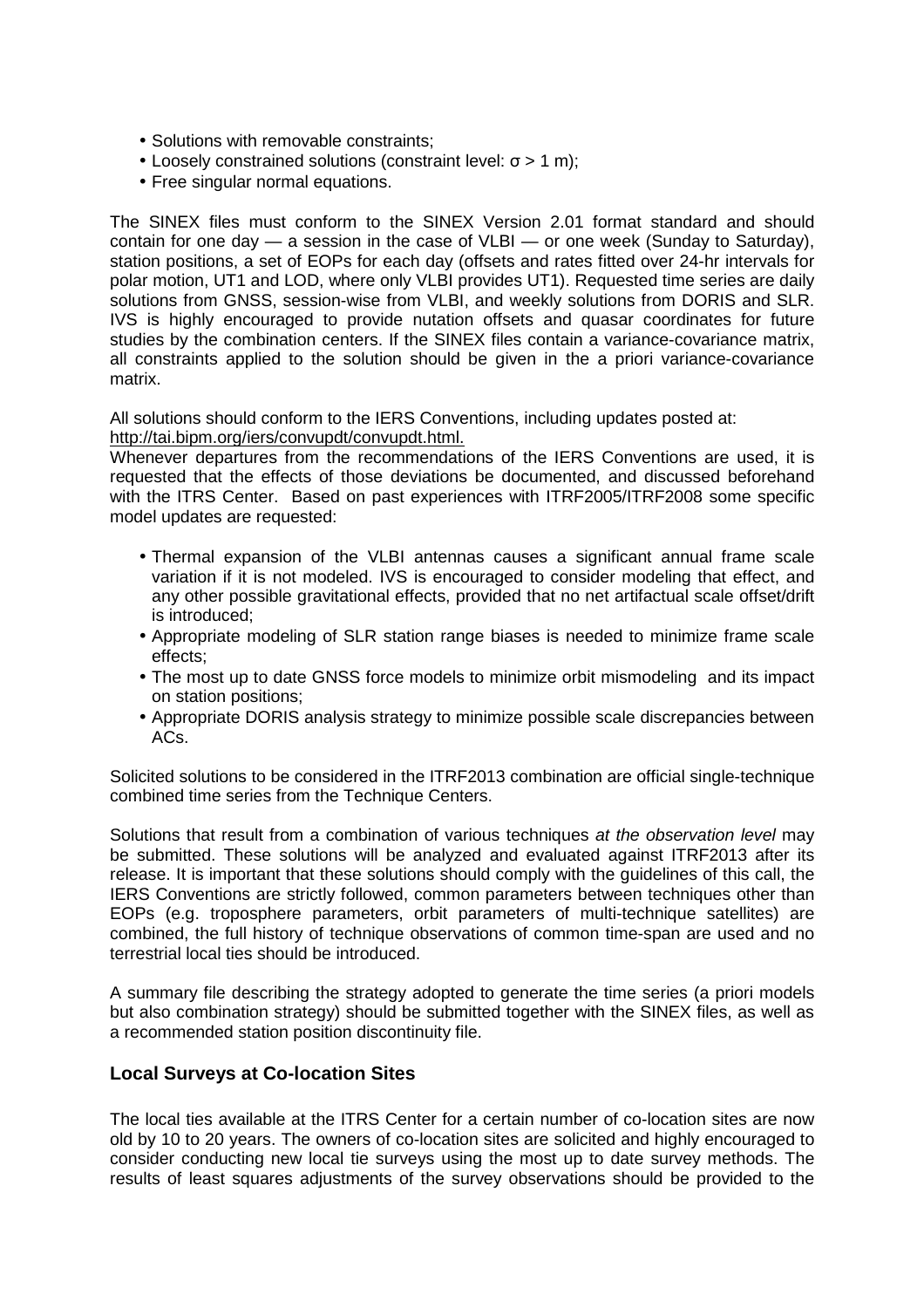ITRS Center in the form of SINEX format, with full variance-covariance information. It is further recommended NOT to remove the IGS GPS/GNSS antenna during the survey, in order to avoid undesirable possible discontinuity in the position time series when the antenna is restored back to its original marker. The position of the GNSS antenna reference point should then be determined by indirect methods. It is desirable to receive new local tie SINEX files as early as possible, but before the start of the analysis of ITRF2013 input data in February 2014. It is also advised to contact the ITRS Center (itrf@ign.fr) before beginning the survey in order to discuss specific details of individual sites.

## **ITRF2013 Analyses and Results**

The general analysis strategy planned by the ITRF CCs will follow the procedure used for ITRF2008 and will consist of the following steps:

- Remove original constraints (if any);
- Apply non-tidal atmospheric (and possibly other loading) effects corrections;
- Perform per-technique combinations (TRF + EOP) of each individual time series: stacking/accumulating the weekly/daily time series. The outputs of this step will be full SINEX file per technique, containing station positions, velocities and daily EOPs;
- Identify and reject outliers and properly handle discontinuities, using break-wise approach;
- Combine the per-technique combinations adding local ties in co-location sites. During this step, a proper weighting will be applied, by rescaling the individual variancecovariance matrices. This global combination will constitute the ITRF2013 solution.

The main results expected include:

- Positions and velocities for a global network of tracking stations and related markers of the four techniques (VLBI, SLR, GNSS, DORIS), with full variance-covariance information provided in SINEX format;
- Fully consistent EOPs: daily polar motion and their rates, UT1 and LOD;
- Per-technique solutions of station positions and velocities and daily EOPs, with full variance/covariance information provided in SINEX format;
- Output discontinuity files for each technique;
- Residual time series as result from the per-technique time series combinations;
- Geocenter offset time series from satellite solutions (SLR, GNSS, DORIS).

#### **Instructions**

The Technique Centers and individual Analysis Centers that intend to contribute their long time series of SINEX files should submit these series by February 10, 2014 at the latest. Earlier submissions are most welcome and are very much encouraged.

To submit a time series of SINEX files please send an e-mail to:

| <b>ITRS Center</b><br>itrf@ign.fr |
|-----------------------------------|
|-----------------------------------|

and

IERS Central Bureau Central\_bureau@iers.org

The e-mail should contain the detailed instructions on where the solutions can be downloaded, their present naming convention, etc. The submitted SINEX files will be archived by the ITRS Center and in the IERS information and database system.

**Schedule:**